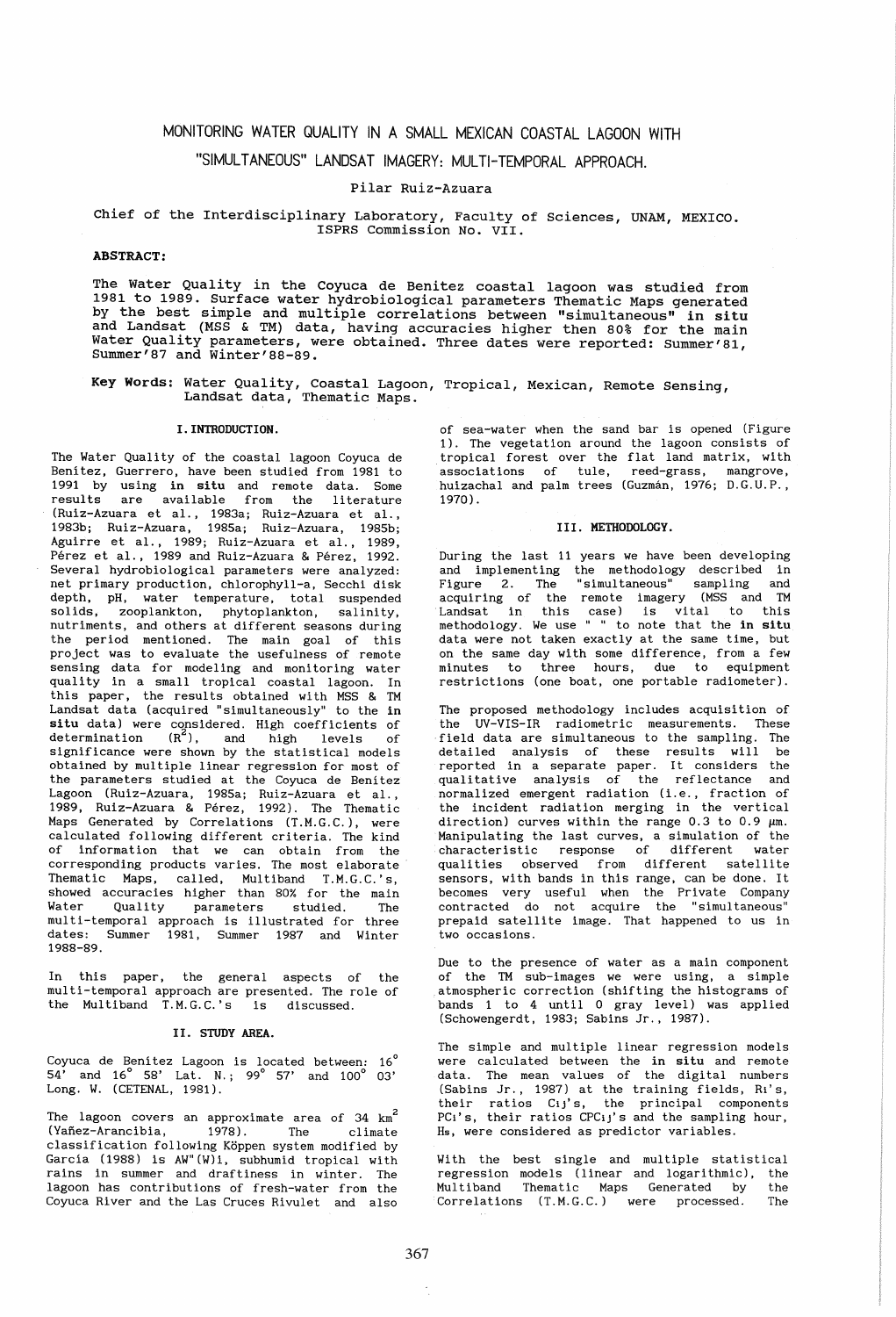resulting T.M.G.C.'s were evaluated with respect to the field data and compared with the traditional Isoline Maps.

When "simultaneous" remote and in situ data were acquired, the same procedure was applied.. For each date, a collection of T.M.G.C.'s was obtained. One T.M.G.C. for each Water Quality parameter measured.

The multi-temporal approach considers all the T.M.G.C.'s for the same hydrobiological parameter. The usefulness of the multi-temporal T.M.G.C.'s required the selection of common classes and symbols for easy visual analysis. The T.M.G.C.' s processed under these conditions can be used to follow the changes of the water body occurred during the period of study (with respect to the particular hydrobiological parameter studied).

In our case, we have "simultaneous" remote and in situ data for three dates: Summer 1981, Summer 1987 and Winter 1988-89.

As we mentioned before, more than 10 variables were evaluated in each temporal experience. Then, more than 30 T.M.G.C.'s were obtained. Besides that, for each date, the in situ data, the corresponding Isoline Maps and the Simple and Multiple regression models were calculated. The specific results for the different variables are being reported separately. In this case, as an example, the variable salinity, recently published (Ruiz-Azuara & Perez, 1992), was chosen.

In this paper, the former results are used to show the contribution of the simple and multiple linear regression models to the Multiband T.M.G.C.'s. There is another aspect that is included also. The visual quality of the final product depends of the image processing used.

The different criteria used for T.M.G.C. 's are:

- 1. Analysis of Unclassified T.M.G.C. obtained for the best multiple regression model.
- 2. Analysis of Classified T.M.G.C. obtained for the best multiple regression model.
- 3. Analysis of Filtered Classified T.M.G.C. obtained for the best simple and multiple regression models (Multiband T.M.G.C.).

#### IV. RESULTS.

The results will be presented for comparison of the three dates: Summer 1981, Summer 1987 and Winter 1988-89.

IV.1 Sampling Points

The Figure 3 shows the considered sampling points for Summer 1981 (Figure 3a), Summer 1987 (Figure 3b) and Winter 1988-89 (Figure 3c).

Summer 1981:

The bar was opened at that time. ten sample points were chosen (Figure 3a). 5 points were sampled "simultaneously" with the Landsat MSS image on August 1st., 1981 (points 6 to 10). The other five (points 1 to 5) were sampled the day before. Two points were selected out of the lagoon (P5 and Pl0). They are in the Coyuca River with point 5

corresponding to the sand bar. Point 4 is in the mouth of the river. The effect of the open sand bar over this point will be shown later.

Summer 1987:

The night before the sampling day it was raining. The day of the sample started out cloudy and became clear later. The 17th of August TM image showed clouds only over one zone of the lagoon covering mainly three sample points: 1, 2, 3 (Figure 3b). From the 15 sample points chosen (in the Figure 3b), 10 were used for the regression model: 4, 6, 7, 8, 9, 13, 15, 16, 17 and 18. All of them were sampled "simultaneously" with the TM Landsat Image acquisition on the 17th of August, 1987.

Winter 1988-89:

On the 18th of January, 1989 a cloud-free TM image for the zone of the lagoon was acquired. The radiometric equipment and the general methodology was improved reducing sampling time and 20 points were sampled "Simultaneously" with the acquisition of the TM Landsat image. The sampling points are marked in Figure 3c.

From 1981 to 1989, the number of sampling points increased as well as the number of Water Quality studied. From 1987 only points inside the lagoon were considered.

IV.2 Field Measurements and Regression Models.

The values of the field measurements (Salinity in this case) and its comparison with the predictions of the selected regression models (Ruiz-Azuara & Perez, 1992) are shown in the Figure 4. The three dates were included. The in situ data were ordered from the lowest to the largest value. The number of the sampling point is written in the horizontal axis.

Summer 1981:

The salinity inside the lagoon had values lower than 4 mg/l or  $10^{-3}$  (Figure 4a). Point 10 with 4.86 mg/l (PPT or  $10^{-3}$ ) and point 4, sampled at July 31st, with 5.8 PPT had larger salinity due to the effect of the open sand bar. Point 5 showed 33.6 PPT at the open sand bar.

The selected multiple regression model (Ruiz-Azuara & Perez, 1992), including MSS bands 2 and 4, predicted very well the observed values (Figure 4b). It has  $R^2 = 0.99$  and P-value 0.003.

Summer 1987:

The ranges of the in situ SAL data taken "s imul taneously" wi th the TM image are shown in Figure 4c. The salinity values go from 3 to 4.2 PPT.

The selected multiple regression model (Ruiz-Azuara & Pérez, 1992), including principal components 4 and 6 has  $R^2 = 0.96$  with P-value 0.0001. The plot of SAL predicted values vs. SAL observed values is shown in Figure 4d. It suggests a good concordancy.

Winter 1988-89:

The salinity values measured in situ for this date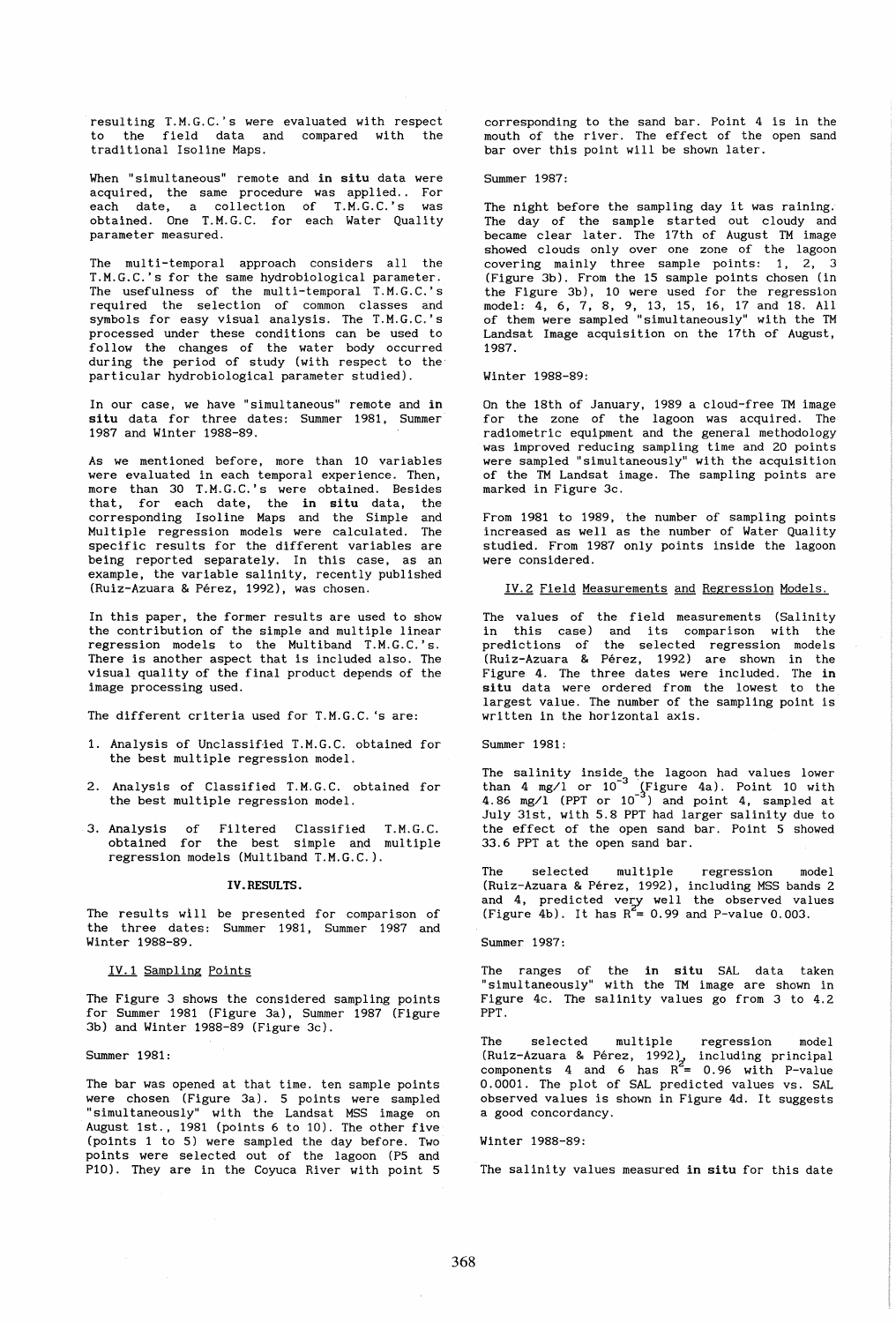are shown in Figure 4e. Three levels are suggested: 3.5, >4 and 5 PPT.

The selected multiple regression model (Ruiz-Azuara & Pérez, 1992), contains bands and ratios, with  $R^2$ = 0.75, P-value= 0.1435 and D.F.= 11/8. All the correlations were lower than those obtained for Summer's. The plot of SAL predicted values vs. SAL observed values is shown .<br>in Figure 4f. It shows good tendency but some dispersion of the points.

IV.3 Isoline and Thematic Maps.

The salinity numerical values were statistically modeled in section IV.3, showing good concordancy. In this section, its spatial distribution is considered.

The in situ data were used to draw the Salinity Isoline Maps (Figure 5).

The Thematic Maps Generated by Correlations were obtained for the three dates: Summer 1981, Summer 1987 and Winter 1988-89 (Figure 6).

Summer 1981:

The Summer 1981 SAL T.M.G.C. is a multi-band classified map (Figure 6a) showing two classes: SAL-34 (3<SAL<4 PPT) and SAL-56 (5<SAL<6 PPT). The analysis of this M.T.G.C. showed accuracy of 100% not only for points 6 to 9, considered for modeling but also for points 1 to 4, not considered for modeling. Due to the resolution around 80 m. for the MSS images, it is meaningless to try to predict the values of points 5 and 10, located in the Coyuca River because it is narrower than the pixel resolution. The comparison of the traditional Salinity Isolines Map (Figure Sa) with the Summer 1981 SAL T.M.G.C. (Figure 6a) shows the same zonation for the selected classes. The Unclassified T.M.G.C. showed the difference between the open sand bar and the lagoon. The Monoband Classified T.M.G.C. (Ruiz-Azuara et al., 1989) represented the salinity mean value. The Multiband T.M.G.C. gave the best results.

Summer 1987:

The SAL Summer 1987 Multiband T.M.G.C. is shown in Figure 6b. It is a filtered classified map showing two classes: SAL-34 (3<SAL<4 PPT) and SAL-45<br>(4<SAL<5 PPT). the Thematic Map showed a Thematic Map showed a predominant zone with the class SAL-34 and small .<br>zones with the class SAL-45. The same general behavior is shown in the SAL Isolines Map for Summer 1987 (Figure 5b). The mentioned SAL T.M.G.C. for Summer 1987 was obtained with bands B5 and PCl showing 90% of accuracy. Points 6 and 9 showed a small shift, probably due to differences between sampling hour and time of the satellite pass over the zone, and also due to the presence .<br>of superficial currents around point 9. The T. M. G. C. calculated with the best multiple regression model showed also the same accuracy but with stripping due to the noise in the original TM principal components, CP4 and CP6.

Winter 1988-89:

The SAL88-89 Isolines Map (Figure 5c) showed a salinity gradient increasing from the outer shoreline to the inner shoreline. The SAL Winter 1988-89 T.M.G.C. (Figure 6c) is a multiband

classified map showing three classes: SAL-34 (3<SAL<4 PPT), SAL-45 (4<SAL<5 ppT) and SAL-56 (SAL=5 PPT). The general tendency with a salinity gradient from the outer shoreline to the inner shoreline showed by the SAL88-89 Isolines Map is also in the T.M.G.C. obtained for Winter 1988-89. However, the SAL88-89 T.M.G.C. overestimated the southeast zone around point 2. The accuracy of the Winter 1988-89 SAL T.M.G.C. is approximately 80%. Points 3, 12 and 24 are slightly shifted. Points 12 and 24 are in the zone with superficial currents and point 3 was one of the last sampled, having larger difference between sampling hour and the time when the Landsat satellite overflew the lagoon.

## V. CONCLUSIONS.

In this paper the general methodology proposed for monitoring the superficial water quality in a small lagoon was illustrated with the parameter salinity. It is an interesting example because the<br>Covuca de Benítez Jagoon, is oligobaline. The Coyuca de Benitez Lagoon is oligohaline. salinity was lower than 5 PPT when the sand bar was closed. The results are encouraging due to the high percentage of accuracy predicting the salinity values at the sampled points. However, the implementation of this kind of studies with "simul taneous" sampling as well as acquisition of the Landsat imagery is very difficult. the following points must be considered:

1. Due to the dynamics of the tropical coastal lagoons, the simultaneity of in situ and remote data is considered indispensable.

2. The selection of sample points for modeling is also very important, not only the number, but also the position must be considered carefully.

3. The Multiband Classification (by using the maximum probable likelihood algorithm) with the best simple and multiple regression models has been very functional, increasing the accuracy of the isolated classified models considered in a previous study (Ruiz-Azuara et al., 1989). In the aforementioned paper, the Monoband Classified Thematic Maps were representative of the mean values. In the present example, both the general zonation and a high percentage of accuracy for prediction of the training fields were obtained.

4. The advantages and the inherent difficulties of the proposed methodology for monitoring Water Quality should be evaluated for each particular case before being applied in any other water body.

5. In general, the main difficulty consists in the "simultaneity" of the in situ and remote data. As a users of the satellite imagery we must have warranties from the contracted Company. The field work is very expensive and should be done again if the contracted image was not acquired. That situation increases the cost of the project in a out of control proportion. We are not including here the presence of clouds but the capacity of the Company for transmit the image from the Satellite to the Ground Station.

### VI. ACKNOWLEDGMENTS.

The author would like to thank the following colleagues: Jose Piza Martinez for helping with the manuscript preparation and María Ladrón de Guevara for printing the manuscript. This project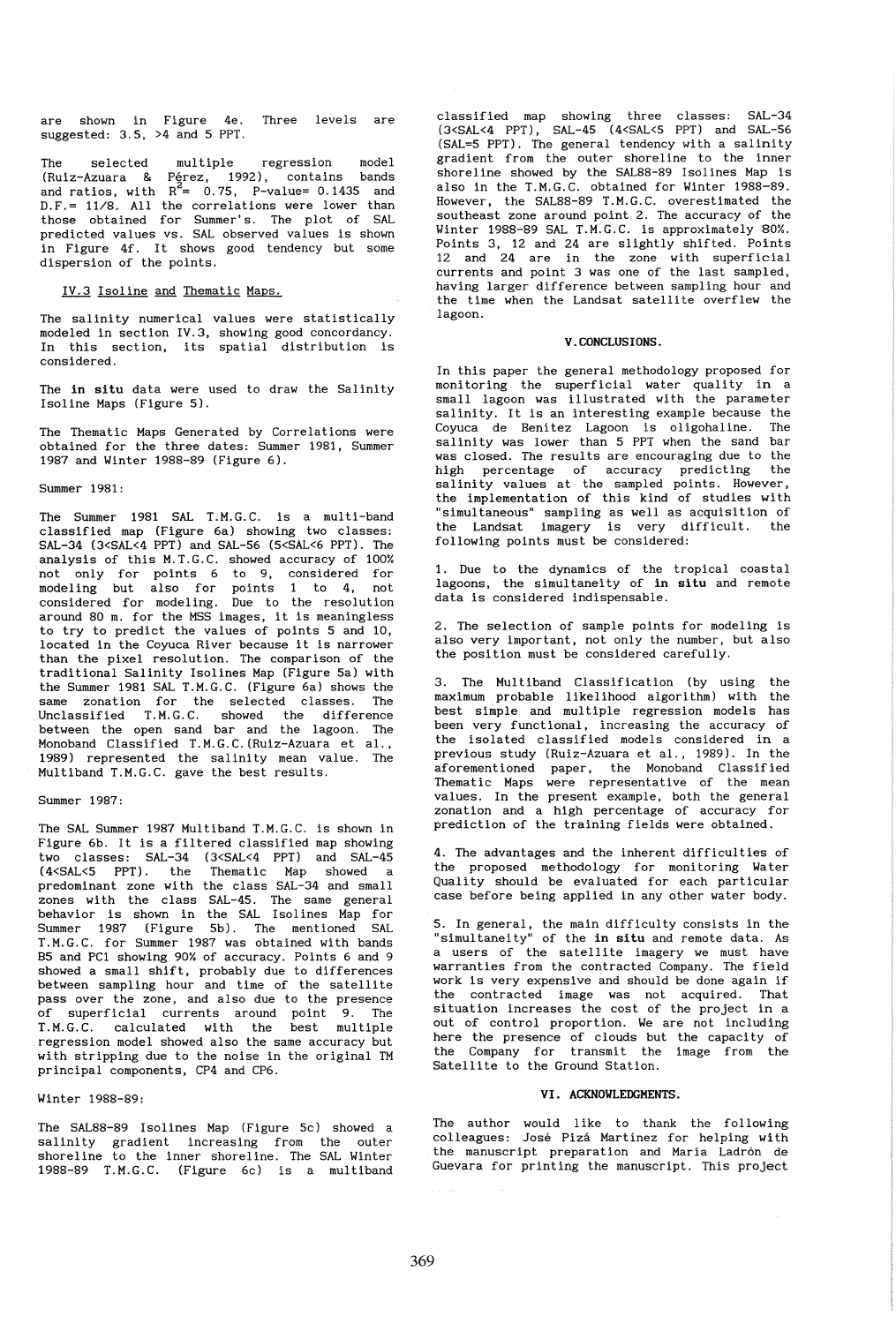was supported by grants CONACYT-UNAM; PCCBBNA-022498 and P218CCOC-880375 from 1984 to 1989 and PADEP-UNAM; FC-9108 during 1991.

#### VII.REFERENCES.

- 1. Aguirre, G.R.; Ruiz-Azuara, P. y Perez Z. A. Análisis comparativo de la variación reflectiva de un cuerpo de agua. MEMORIA III Simposio Latinoamericano Sobre Sensores Remotos SELPER, Acapulco-MEXICO. pp. 62-68.
- 2. CETENAL, 1981. Cartas Geográficas de la Comision de Estudios del Territorio Nacional, México.
- 3. D.G.U.P., 1970. Ecoplan Municipal de Acapulco, Guerrero. SAHOP (Secretaria de Asentamientos Humanos y Obras Públicas), México.
- 4. Garcia, M.E., 1988. Modificaciones al Sistema de clasificación climática de Köppen, 4a. Ed., Instituto de Geografía, Univ. Nac. Autón. México.
- 5. Guzmán, A.M., 1976. Biología, Ecología y Pesca del Langostino de Laguna *Macrobranchium Tellellum* (Smith, 1871) (Decapodo Palmonidac) en la Laguna de Mitla, Gro., México. Inf. Final, 3a. Etapa, Programa Uso de la zona costera de Michoacán y Guerrero. Convenio Comision del Rio Balsas, S. R. H. Y Centro de Ciencias del Mar y Limnologia, U.N.A.M., Contrato OC-E 0374.
- 6. Perez Z. A. M.; Ruiz-Azuara, P.; Aguirre, G.R.; Monreal, P.A. y Valencia, H.A., 1989. Seguimiento temporal hidrobiologicos de la Laguna de Coyuca de Benitez, Guerrero a partir de 1981. MEMORIA III Simposio Latinoamericano Sobre Sensores Remotos SELPER, Acapulco-MEXICO. pp. 73-84.
- 7. Ruiz-Azuara, P.; Pérez Z.A. Ma. & Segarra, A.Ma.P. , 1983a. Limnological study of the coastal lagoon "Coyuca de Benitez, Gro". Proc. 17th Int. Symp. on Remote Sensing of Environm., 9-13 May, 1983. Papers Selected for presentation at the 16th Int. Symp. on Remote Sensing of Environm., 2-9 June. Vol. I, pp. 423-432.
- 8. Ruiz-Azuara, P.; Pérez Z.A.Ma. & Segarra, A.Ma.P., 1983b. Coastal Lagoon in Mexico, U.N.A.M., Daedalus Scanner Applications... Worldwide. 1983 Daedalus Compendium. pp. 21.
- 9. Ruiz-Azuara, P., 1985a. Detecting Hydrobiological parameters with Landsat 3: Summer 1981 Data. Proc. 19th Int. Symp. on Remote Sensing of Environm. Ann Arbor-USA. Vol. II. pp. 829-838.
- 10. Ruiz-Azuara, P., 1985b. Hydrobiological parameters in sub-regional studies. Daedalus .<br>Scanner Applications...Worldwide. 1985 Daedalus Compendium. pp. 24-25.
- 11. Ruiz-Azuara. P., Aguirre, G.R.; Pérez Z.A.Ma. y Piza, M.J., 1989. Utilidad de las Imagenes MSS y TM en los estudios de calidad del agua realizados en la Costa del Estado de Guerrero durante el periodo 1981-1987. MEMORIA III Latinoamericano Remotos SELPER, Acapulco-MEXICO. pp. 99-110.
- 12. Ruiz-Azuara, P. & Perez, Z.A. Ma., 1992. Mapping Salinity in an Oligohaline Tropical Coastal Lagoon with MSS and TM Landsat Imagery. Geof. Int. 31(1):95-110.
- 13. Sabins Jr., F.F., 1987. Remote Sensing. Principles and Interpretation. Second Ed. Freeman.
- 14. Schowengerdt, R.A., 1983. Techniques for Image Processing and Classification. Academic Press.



VII. FIGURES.

Figure 1. Map of Coyuca de Benitez, Guerrero coastal lagoon.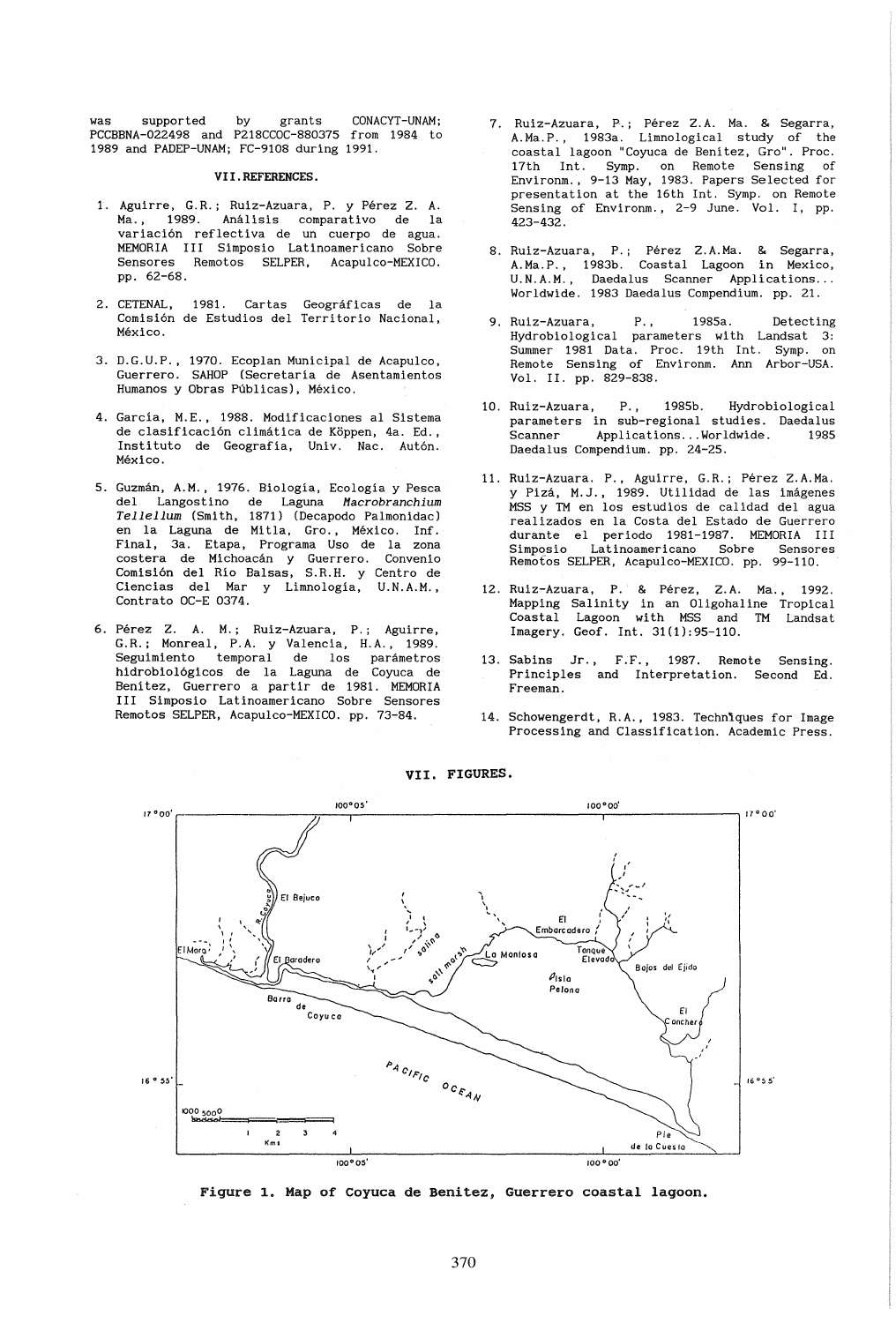

Figure 2. Methodology.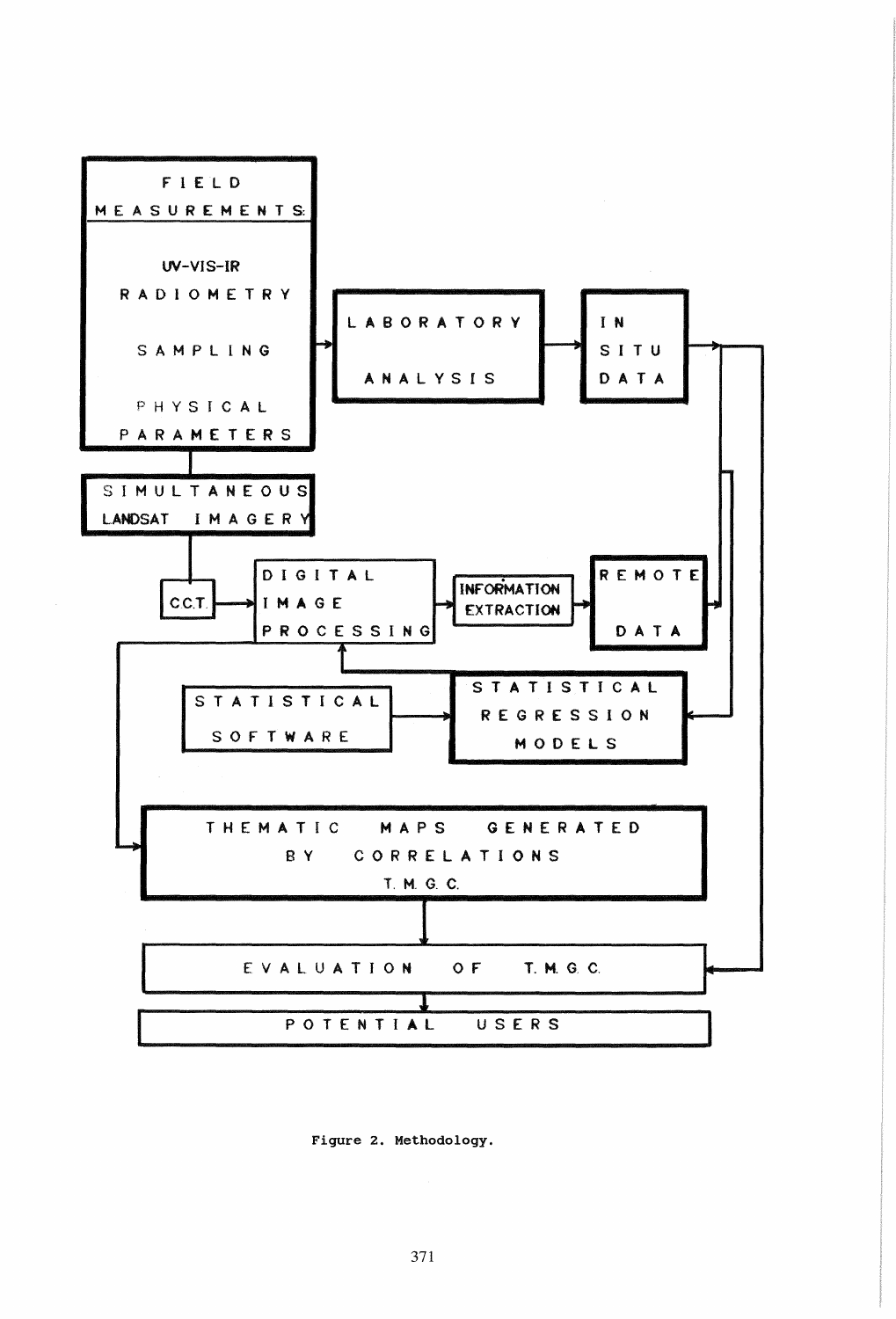

Figure 3. Sampling Points.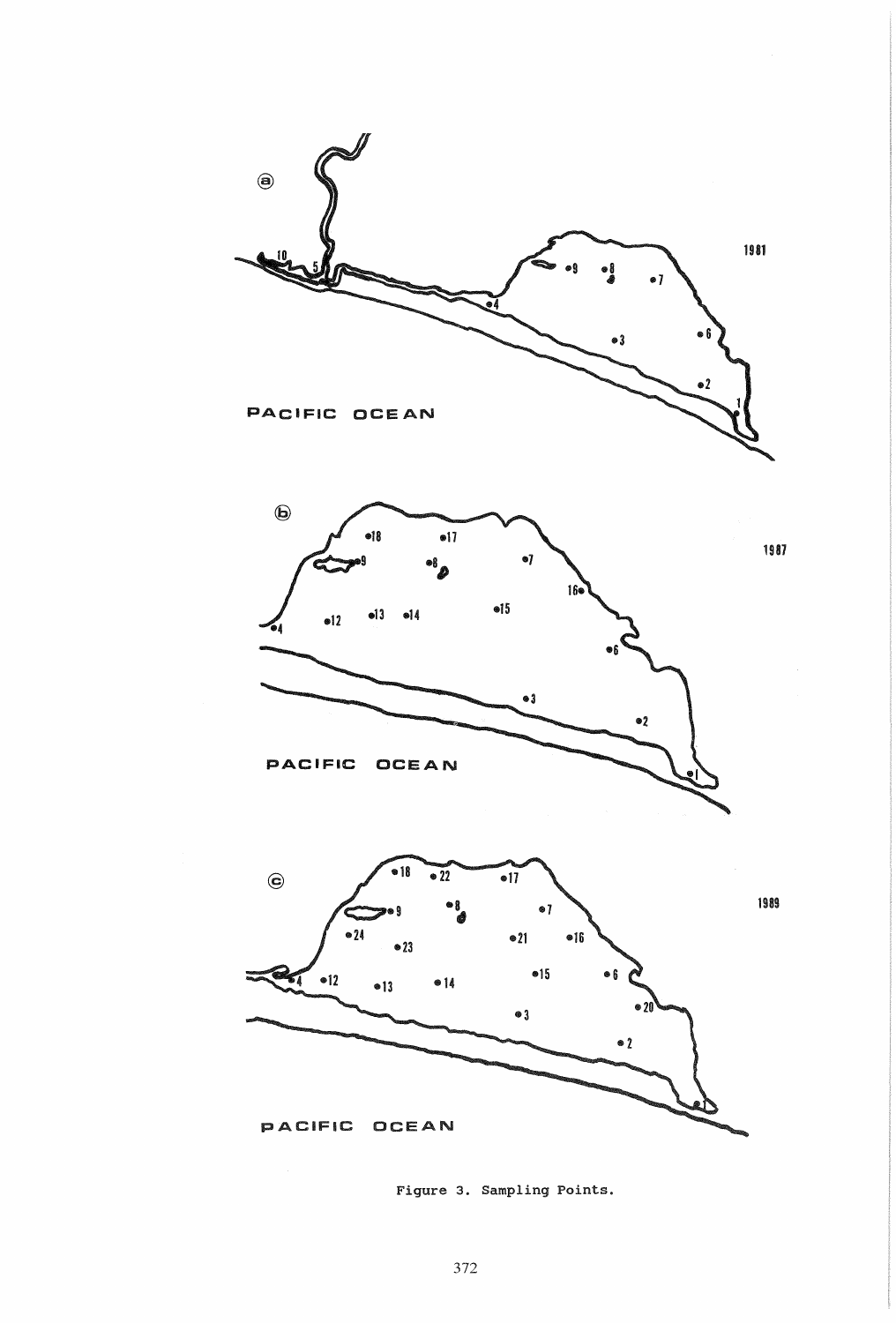

Figure 4. Field data and predicted values.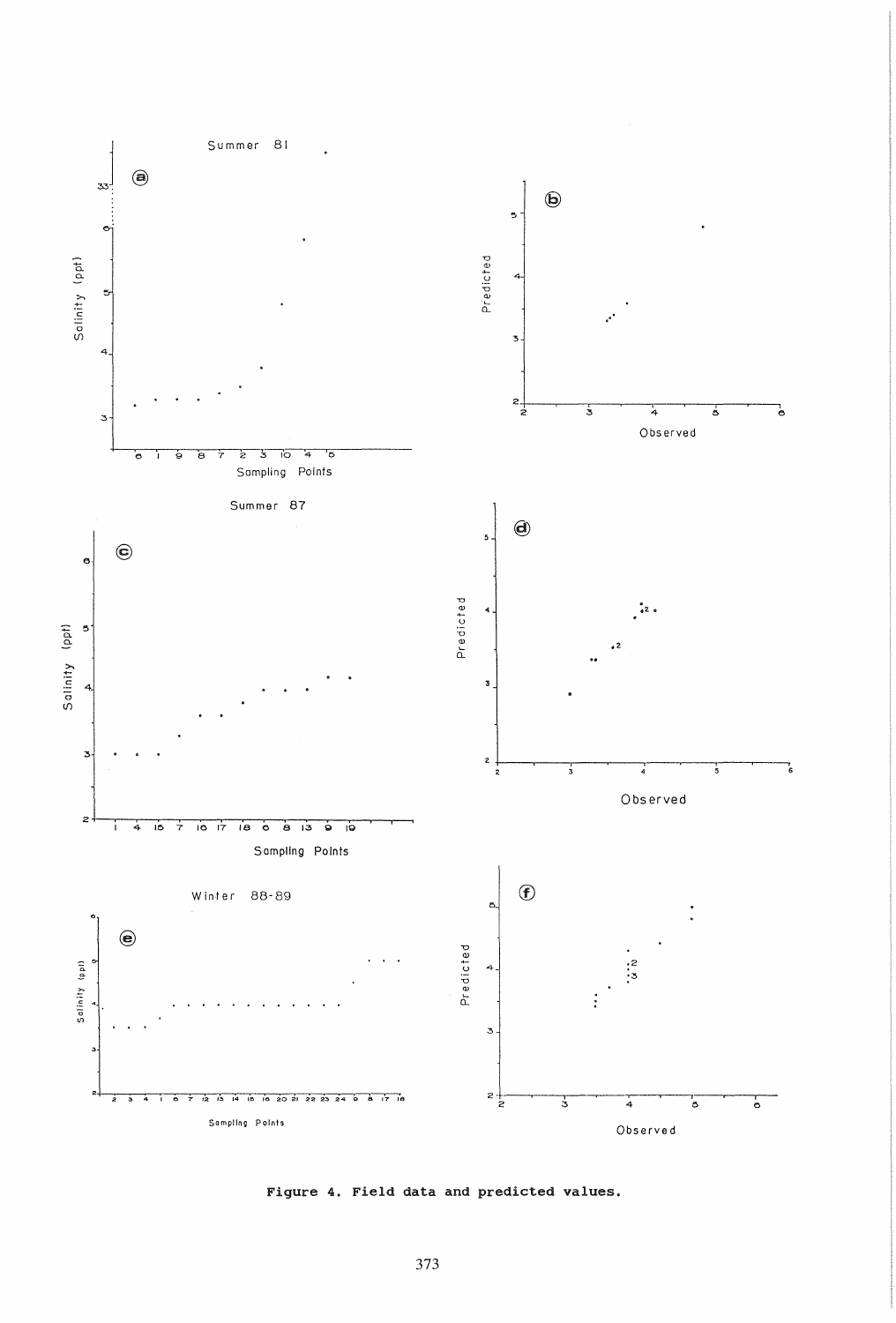

Figure 5. Isoline Maps.